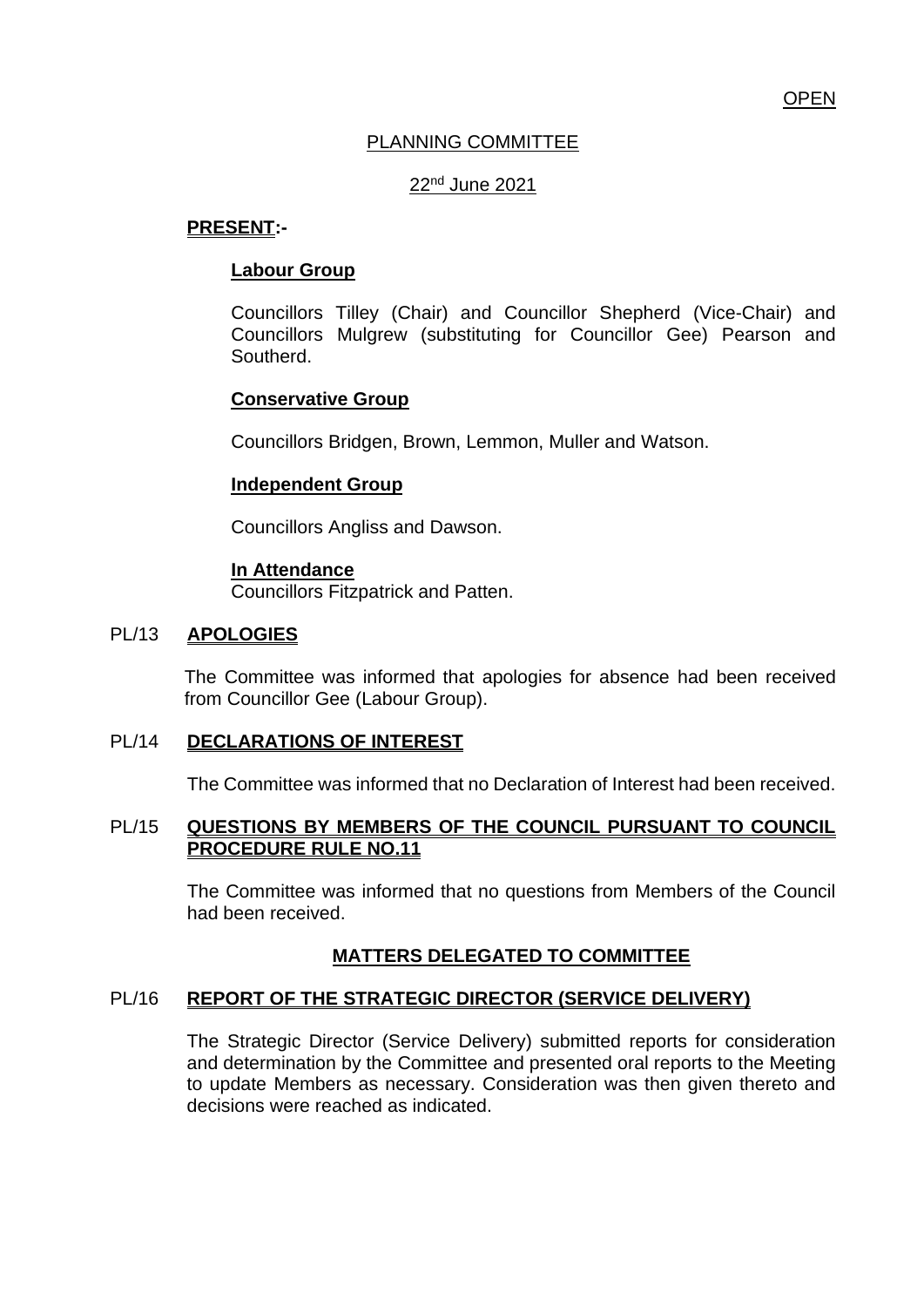### PL/17 **DEMOLITION OF OPEN PORCH AND REPLACEMENT WITH ENCLOSED PORCH AND THE ERECTION OF NEW ENTRANCE GATES AND WALL IN PART AND NEW BOUNDARY WALL WITH ASSOCIATED LANDSCAPING AT 79 MAIN STREET, KINGS NEWTON, DERBY, DE73 8BX**

It was reported that Members of the Committee had visited the site earlier in the day.

The Head of Planning and Strategic Housing presented the application to the Committee and noted that numerous objections had been received regarding the negative impact but clarified that the extensions were not believed to be overbearing, the tree at the entrance would not be harmed and that no highways issues had been raised regarding the erection of the wall and the turning space for vehicles.

As the Local Ward Member, Councillor Fitzpatrick addressed the Committee on behalf of the Councillor Hewlett and raised concerns regarding access for agricultural machinery, parking and highlighted that open courtyards were part of the character of the village and the impact of the extension on the neighbouring property.

Members raised concerns regarding the proposals and Councillor Watson proposed to refuse the application.

## *RESOLVED:*

*That planning permission be refused contrary to the recommendation in the report of the Strategic Director (Service Delivery) due to the introduction of the wall which would have a negative impact on the open farmyard character, considered to be a key local characteristic*

### PL/18 **CHANGE OF USE OF AGRICULTURAL LAND FOR THE EXTENSION OF EXISTING HARD STANDING FOR EXTERNAL STORAGE (B8) ON LAND NEAR BRANDONS POULTRY FARM, UNNAMED ROAD FROM COTE BOTTOM LANE TO BENT LANE, HEATHTOP, DERBY, DE65 5AY**

It was reported that Members of the Committee that site visit proposed had been abandoned due to a road traffic accident.

The Planning Delivery Team Leader presented the application to the Committee and advised that there had been no highways objections, there would be no impact on the landscape and the application supported the extension of an existing business set within an industrial estate.

The Senior Planning Officer read out summary points from an Objector who had addressed the previous Committee.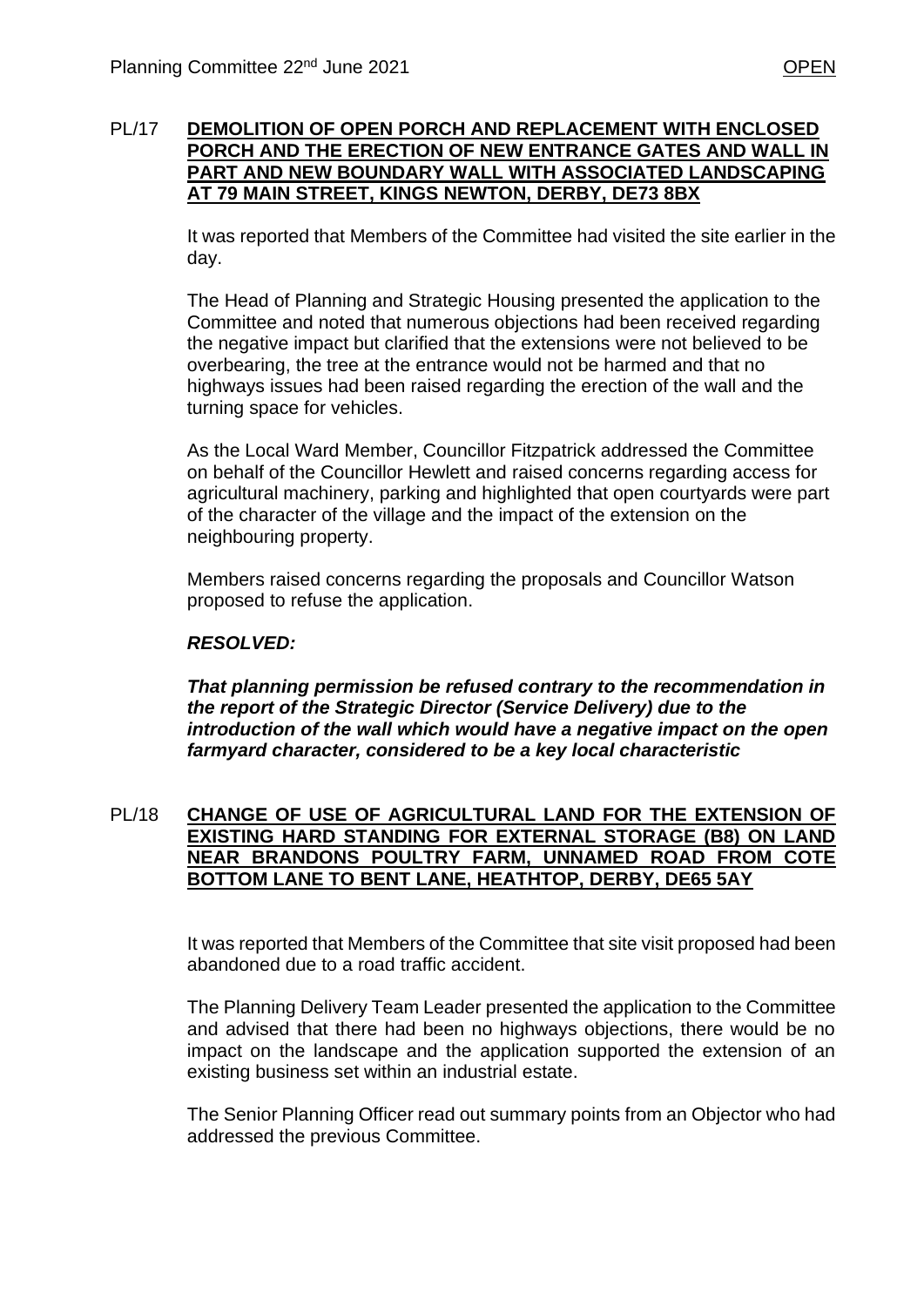As the Local Ward Member, Councillor Patten addressed the Committee raising concerns on behalf of local residents.

Members discussed the need for robust landscaping that would include bunding and a condition for lighting scheme.

## *RESOLVED:*

*That planning permission be approved, subject to conditions, as per recommendation in the report of the Strategic Director (Service Delivery) with Condition 5 to include robust landscaping with bunding and an additional lighting scheme condition.*

### PL/19 **THE ERECTION OF A RURAL WORKER'S DWELLING WITH ASSOCIATED WORKS ON LAND AT BUCKFORD LANE LIVERY, UNNAMED ROAD FROM TWYFORD ROAD TO BUCKFORD LANE, STENSON, DERBY, DE73 7FW**

The Planning Delivery Team Leader appraised the Committee of the proposal and explained that it had not been called in by Councillor Churchill and that it was before Members as it was not wholly inline with policy. The Committee was informed that there had been a business had been delivered from the site for 20 years and that it was believed to be a sustainable business and approval was sought subject to conditions.

The Applicant's Agent attended the Meeting and addressed Members on this application.

Councillor Shepherd addressed the Committee in support of the proposal and highlighted the need for the business.

### *RESOLVED:*

*That planning permission be approved, subject to conditions, as per recommendation in the report of the Strategic Director (Service Delivery).*

#### PL/20 **RETROSPECTIVE APPLICATION TO REGULARISE AN AGRICULTURAL BUILDING AT SHADES FARM, UNNAMED ROAD FROM GEARY LANE TO TOWN FARM, BRETBY, BURTON ON TRENT, DE15 0RD**

The Planning Delivery Team Leader presented the retrospective application to the Committee and explained that permission had been granted for a smaller building and the building was of standard agricultural design and was used to house livestock.

The Committee raised concern that it was a retrospective application and it was noted that the retrospective applications would not always be approved by the Committee.

### *RESOLVED:*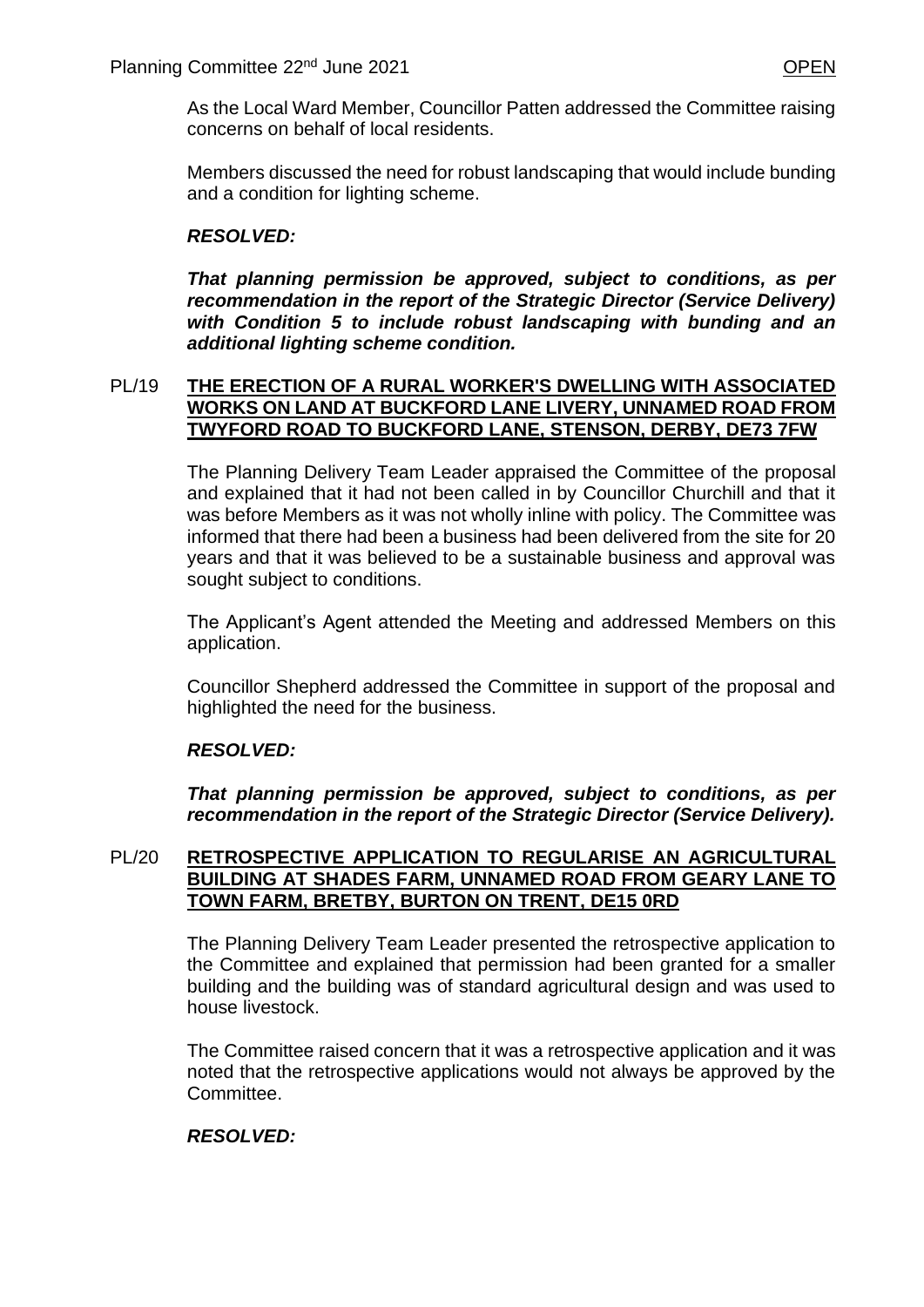*That planning permission be approved, subject to conditions, as per recommendation in the report of the Strategic Director (Service Delivery).*

#### PL/21 **THE ERECTION OF 2 REAR SINGLE STOREY EXTENSIONS WITH FIRST FLOOR TERRACE TO PART, ERECTION OF FRONT PORCH AND CHANGES TO MATERIAL FINISHES TO FRONT ELEVATION AT 58 MAIN STREET, WALTON ON TRENT, SWADLINCOTE, DE12 8LZ**

The Planning Delivery Team Leader appraised the Committee of the proposal that was within the conservation area and that amended plans had been submitted that increased the height of screening to the rear balcony to provide for the neighbour's privacy.

## *RESOLVED:*

### *That determination of the case be deferred pending a site visit.*

PL/22 **CHANGE OF USE OF THE SITE TO A MIXED USE WEDDING CEREMONY/FUNCTION VENUE WITH OVERNIGHT TOURISM AND LEISURE. THE ERECTION OF NEW SINGLE STOREY RAISED BUILDINGS, THE CONVERSION OF EXISTING BUILDINGS TO PROVIDE ACCOMODATION AND FACILITIES, THE CREATION OF A CAMPING AREA WITH CAR PARKING, ACCESS AND ASSOCIATED WORKS AT 1 TOWER FARM, SWARKESTONE ROAD, WESTON ON TRENT, DERBY, DE72 2BU**

> It was reported that Members of the Committee had visited the site earlier in the day.

> The Head of Planning and Strategic Housing presented the application to the Committee and advised that temporary accommodations could be used in the first instance to allow for a robust business plan that would demonstrate recovery of investment costs over a 5 year period. The Head of Planning and Strategic Housing recommended that the application be refused subject to the uncertainty of a successful business.

> The Applicant attended the Meeting and addressed Members on this application.

> Members raised concern about the recommendation as the Business Case submitted was excellent and that in the current climate new businesses are to be encouraged but they also noted the importance of adhering to policy. Members suggested that the Head of Planning and Strategic Housing work constructively with the applicant to see how the policy concerns could be addressed to enable a proposal that could be approved

### *RESOLVED:*

*That determination of the case be deferred pending further discussions with the applicant.*